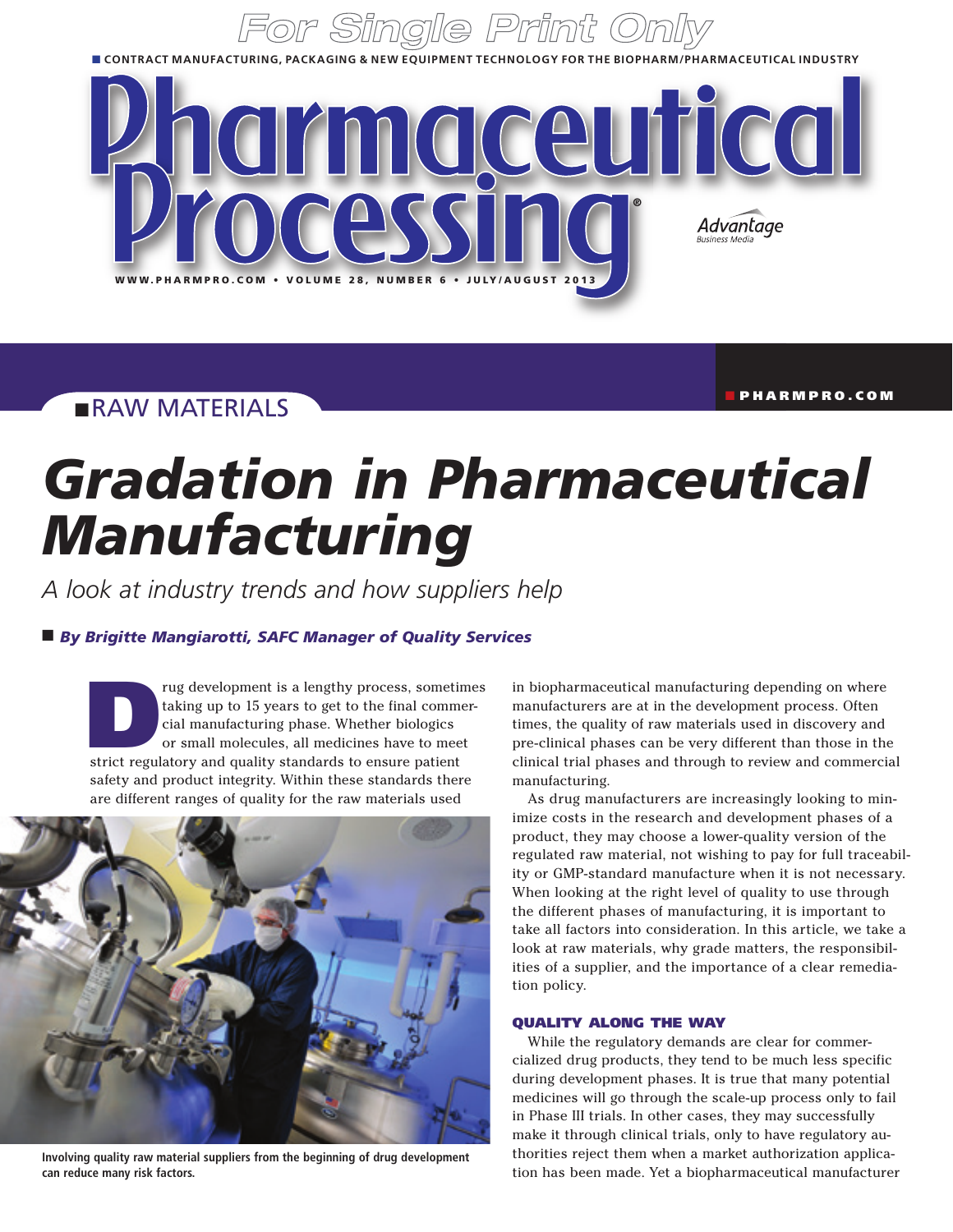## **RAW MATERIALS**

should be looking to the final manufacturing process even at this early, uncertain stage of the development process.

As the product moves through the pipeline, from the medicinal chemist's lab bench to the commercial product, the approach should change. Ideally, the raw materials being used are subject to a grading system to determine whether they comply with industry regulations at each point.

To save costs during scale-up, a company may be willing to accept non-critical raw materials that do not meet all the stringent requirements for items of GMP or other high quality standards. However, pursuing supply chain transparency and demanding extensive documentation earlier should minimize risks and help to avoid problems further down the line.

## Why grade matters

Undocumented materials introduce the risk that undefined or unquantified contaminants might be introduced into the process, which could impact the final product. Those may also affect the manufacturing process itself, altering the yield or even the product of a chemical reaction, or the composition of a peptide for a biologic.

As the quality level of a raw material increases, the risks it poses decrease. The most difficult decision for a manufacturer is frequently balancing cost and risk in the early stage of development in terms of raw material choices. While those higher-quality products do increase costs, there are other advantages on top of the reduced risk – should the product advance into clinical trials, the necessary supply chain transparency documentation will already be in placewith certificates of origin for those raw materials.

Consequently, biopharmaceutical manufacturers have become increasingly reliant on their suppliers to assist with product compliance. They are looking to meet all the necessary standards without engendering excessive cost and will consult on what grades are appropriate. Raw materials must meet the regulators' quality requirements for each stage of the process – so here, the real consultation is looking into the end product itself, learning actual details and staying in line with the precise requirements (which can also vary from one region to another).

## Identifying options with a supplier

The simplest – and safest – solution is to work with a supplier who is capable of providing raw materials of different grades. This will make the transition between the different phases of manufacturing development more straightforward, and it will also shorten the timelines, as new suppliers will not have to be qualified every time the project advances through the pipeline. The supplier should have a clear understanding of what, in quality terms, is acceptable at each stage of the development process and whether the raw materials are nonregulated, non-GMP quality or highly regulated materials manufactured to the exact criteria laid down in GMP regulations.

Perhaps the most important thing a supplier can provide is insight into precisely what regulatory requirements are de-



**Ensuring the quality of raw materials at every stage of manufacturing development helps to shorten timelines.**

manded by the agencies in each region where the biopharmaceutical manufacturer may want to sell their products. These regulations are complex and subject to updating, and a good supplier will remain on top of the regulations at all times, helping ensure their customers will, too. Impartial advice relating to the quality standards required for raw materials for any particular application should also be available.

This will constitute a strong supply chain – one that is validated with full documentation and transparency of all the ingredients they supply, and one possessing an understanding of the necessary product quality for each step of the development process. Any changes in their supply chain should be passed on to the customer in a timely fashion.

A secured supply chain is equally important. However good that supplier may be at manufacturing and documenting the raw materials they provide, if disaster strikes this can cause enormous problems for the manufacturers who rely on them. This is where the importance of redundancy comes to the fore. If a manufacturing facility has a major fire or is hit by a natural disaster, it may be out of commission for some time. While such occurrences are rare, they do happen. If that supplier manufactures its raw materials in more than one location, it will be able to mitigate the problems in the stricken facility and ensure continuity of supply.

They should also be competent at dealing with any quality issues that do arise – in the real world, problems do happen and speedy, effective resolution is essential if the manufacturer's business is not to be adversely impacted in the long term.

Process control is also a key factor; a qualified supplier will have up-to-date facilities and control technology. Not only will this assist in providing clear documentation and full disclosure to the customer, perhaps more importantly it helps them manufacture contaminant-free products that meet all quality standards.